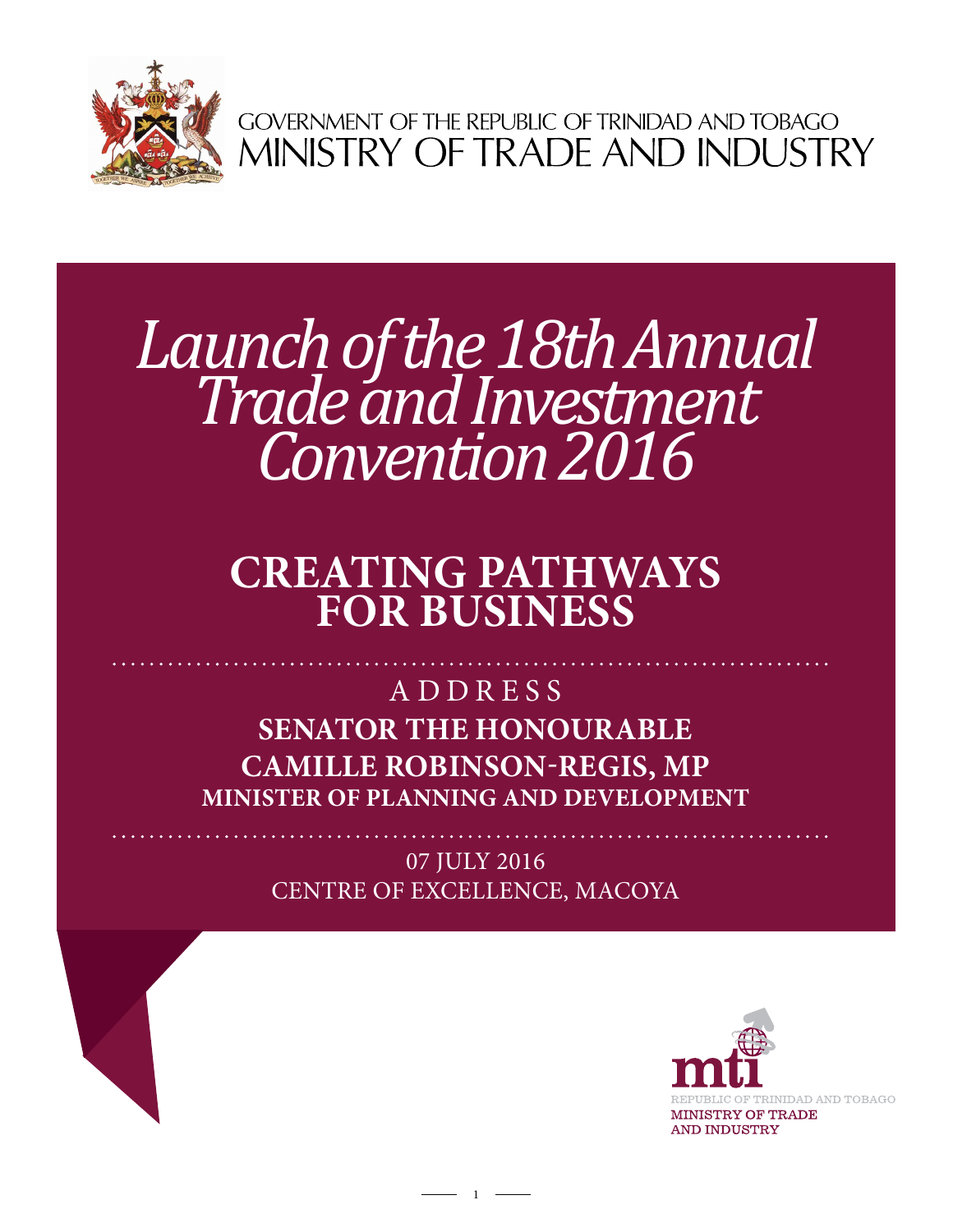Good afternoon, ladies and gentlemen, and a warm Trinidad and Tobago welcome to all our foreign partners, here especially for this convention. I bring greetings today on behalf of the Government and people of Trinidad and Tobago, and offer at the same time, my personal congratulations to the organisers of the Convention. You have nurtured this product for the past 18 years and today, it has come of age. It is a pleasure for me, therefore, to share with you today the joy you feel at the launch of the eighteenth annual Trade and Investment Convention, which has as its theme: Creating Pathways for Business.

I must commend the Trinidad and Tobago Manufacturers' Association (TTMA) for its efforts, in convening this event for the past seventeen (17) years, that is, its accomplishment in creating, sustaining and improving the Trade and Investment Convention (TIC).

This Convention remains one of the most anticipated events on the local business calendar, and a staple diet from which many new businesses have been nurtured and nourished. I also wish to applaud the various Government Ministries, Agencies, organizations and individuals that have all contributed to this event over the years.

Ladies and gentlemen, even as we celebrate the launch of this convention, we do so against the backdrop of the death of our former Prime Minister, the Honourable Patrick Manning. When the story of his life is written, history will record that he was a dear friend of the manufacturing sector, providing significant opportunities through various policy directives, for its growth and expansion. In his many years as Prime Minister, he certainly embodied the theme of this convention. He "created pathways for business".

Mr. Chairman, as our Government moves to place the Trinidad and Tobago economy back on a pathway of sustainable growth, we consider it absolutely essential that a strong, binding partnership with the private sector be actively encouraged. This is critical if we are to effectively address the fundamental needs for increased exports, both in terms of volume and variety, improved economic and business activities, and attracting significantly higher volumes of local and foreign direct investment.

There can be no denying that trade and investment are the engines of growth for any economy. While it matters how technologically advanced or innovative the people or products of a country are, there is always the need to create partnerships, linkages and understanding among disparate parties in order to create new products, improve systems and to satisfy the needs and wants of producers, consumers and innovators alike.

This Convention provides one such opportunity for the creation of pathways through which trade and investment can flourish.

#### **Relevance of TIC**

Ladies and gentlemen, for decades, and with varying degrees of success, Trinidad and Tobago has been attempting to build upon its vibrant energy sector to create a strong manufacturing sector, and a skilled workforce, to create a solid foundation for business and investment. We continue nonetheless, to be challenged to attract the types and levels of investment which we seek for the non-energy sector in pursuit of the broader national diversification objective. I take absolutely no pleasure in saying that almost 95% of foreign investment coming into the country is directed almost exclusively to the energy sector.

 $\overline{\phantom{a}}$  2  $\overline{\phantom{a}}$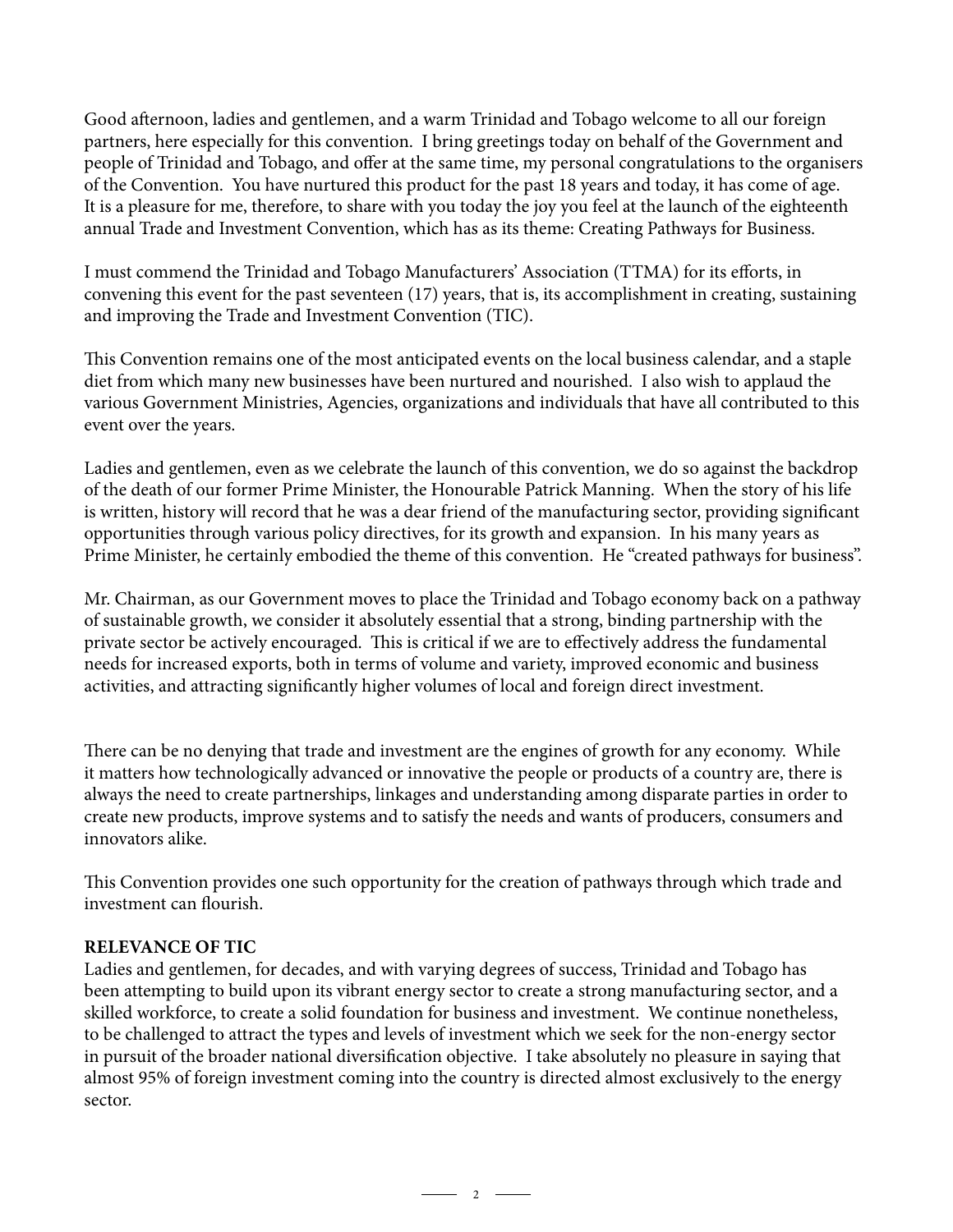In the area of trade, the data suggests that total exports from Trinidad and Tobago, to the rest of the world, fell by more than 25 per cent over the last five years; moving from approximately TT\$71 billion in 2010 to TT\$52 billion in 2015. This is a cause of tremendous concern for the Government, and our recent initiatives to look comprehensively at the sector, through the creation of the Economic Advisory Board and the re-establishment of the Tripartite Council are significant steps in this regard.

There is need, we believe, to expand and widen the reach of our exports both in respect of the penetration of existing markets and entry into unfamiliar markets. This calls for our manufacturers to pay particular attention to innovation of their products, exploration and development of new export services, and investigating and capitalizing on niche market opportunities. In so doing, it is imperative that businesses are poised with the required flexibilities to take advantage of opportunities which may arise and to adjust to adversities in the international environment.

The Government has taken careful note, for example, of the significant increase in cruise ship arrivals in Tobago over the past six months. And while much can be said of what is authentically Tobagonian, what, if any, are the new products that can be made available to this growing market?

While we need to take on board the increasing political uncertainty in some of our more dominant export markets, such as the European Union and the United States of America, our captains of industry must understand what new products are emerging or are in demand today, that were not a few months ago, what new consumer markets have been overlooked, and what relationships should be fostered that would contribute to successful output levels, bringing about increased profit, employment and foreign exchange earnings.

The Trade and Investment Convention provides an excellent opportunity for this kind of reflection. It allows the business community to interact with other firms and government officials, acquire opinions and comments from consumers and clients, all of which will facilitate the conduct of research, determination of market potential, evaluation of competition, and ultimately the development of new and innovative business models and commercial channels.

In other words, your active support of and participation in the TIC is an investment in your business. It is a means through which you can access more information, be exposed to new markets, and improve your understanding of how the business world is evolving.

#### **Export Markets**

It is a positive sign that, for yet another year, we have exhibitors from countries across the globe, both within the Caribbean Region—St. Lucia Dominica, Cuba, Venezuela, Belize and Peru, and those external to the Caribbean Region —USA, France and India. Your continued presence here is certainly a vote of confidence for us, and we are indeed grateful.

Trinidad and Tobago's membership in CARICOM gives us market access to approximately 16 million persons located amongst the 15 member nations.

Additionally, CARICOM has also signed several bilateral trade agreements with other nations which, collectively, offer local manufacturers further access to a global export market of approximately 1.2 billion people.

 $\overline{\phantom{1}}$  3  $\overline{\phantom{1}}$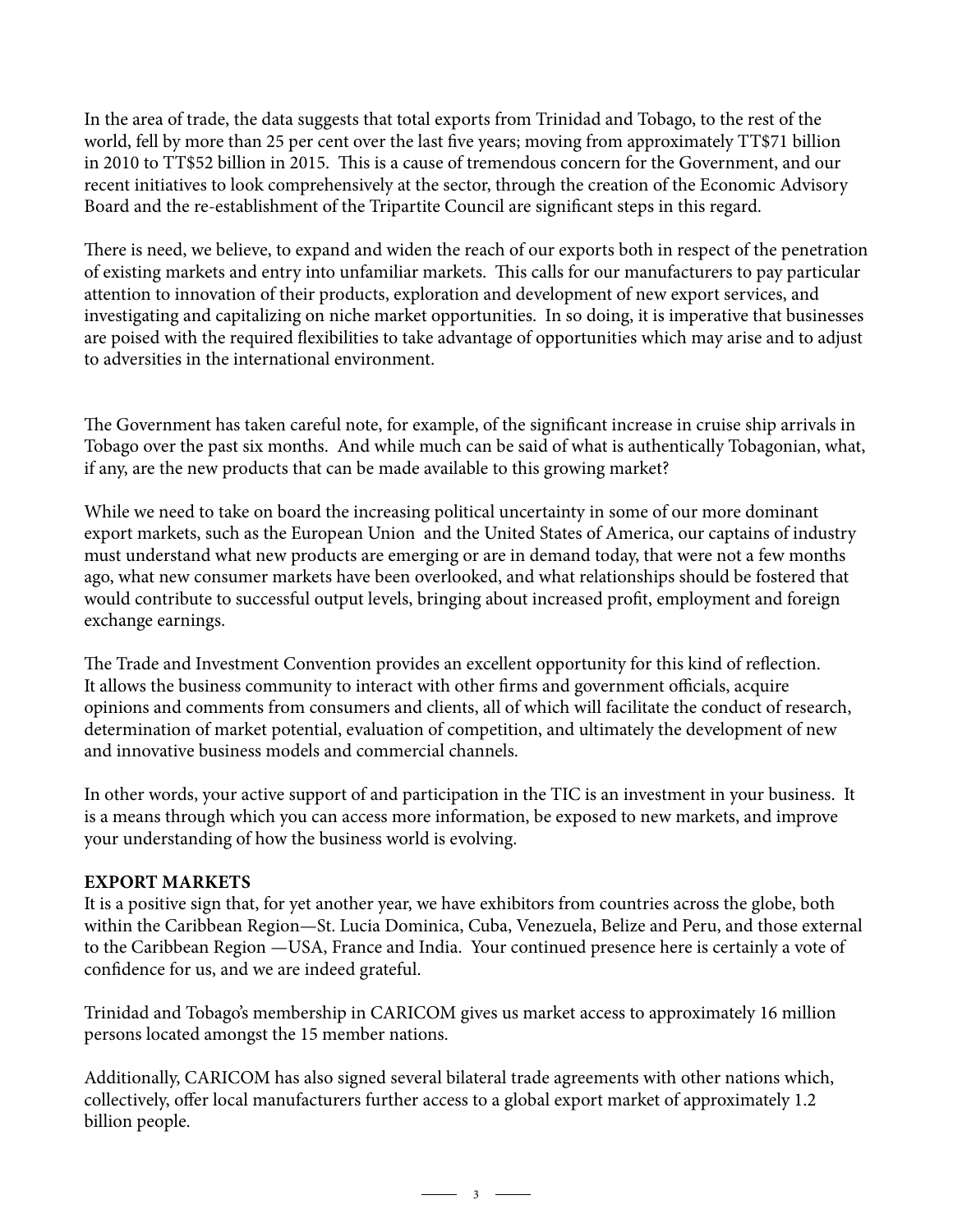This notwithstanding, our companies must continue to move beyond the CARICOM markets. Our manufacturers have demonstrated their ability to be innovative, agile and more importantly, competitive. Let us therefore acknowledge that local firms have the capacity and innovative products to penetrate new markets and earn much needed foreign exchange. In the same way that we can have a French-inspired breakfast, an Indian-inspired lunch and an Italian-inspired dinner, so too countries of the world must know and experience Trinidad and Tobago, morning, noon, and night.

Successive Governments have negotiated expanded market access trade arrangements outside of CARICOM for domestic manufacturers and service providers. These include Agreements with the European Union, Colombia, Costa Rica, Panama, Dominican Republic and Cuba.

The Government is also committed to working with our firms through such agencies as ExporTT, EXIMBANK and the Trinidad and Tobago Bureau of Standards to provide financial and other support to strengthen their export capacity.

In the execution of its facilitatory role, Government is committed to improving the business infrastructure and empowering manufacturers and service providers so that they can make optimal use of business and trading opportunities. In this regard, Government will focus on the negotiation of new market access arrangements, investment treaties, trade promotional activities, trade diplomacy and Government to Government arrangements. In addition, increased emphasis will be placed on encouraging and facilitating linkages between local firms with the Caribbean diaspora in key markets and building upon the advantages they may bring.

Other activities of Government intended to improve the business environment will involve increasing and expanding the capacity of the Single Electronic Window for Trade and Business Facilitation Project being funded through the Inter-American Development Bank (IDB) which is intended to contribute to improving our international competitiveness.

In the policy area, work is being undertaken on a National Services Policy, a National Export Strategy and a modern Special Economic Zone Policy. The Government, through the Ministry of Trade and Industry is therefore providing leadership.

In the coming weeks ahead, you will also see the opening of the Government Campus Plaza in downtown Port of Spain, one of the legacy projects of our departed Prime Minister. The bringing together in one space of the Customs and Excise Division, the Board of Inland Revenue and the Ministry of Legal Affairs is intended to facilitate greater ease in doing business and in so doing, reduce the cost of doing business, and therefore improve competitiveness.

 $-4$   $-$ 

But the Government can only do so much. That is why there is even greater need now for stronger partnerships with the private sector, to initiate and develop opportunities such as the TIC and other networking and capacity-building programmes.